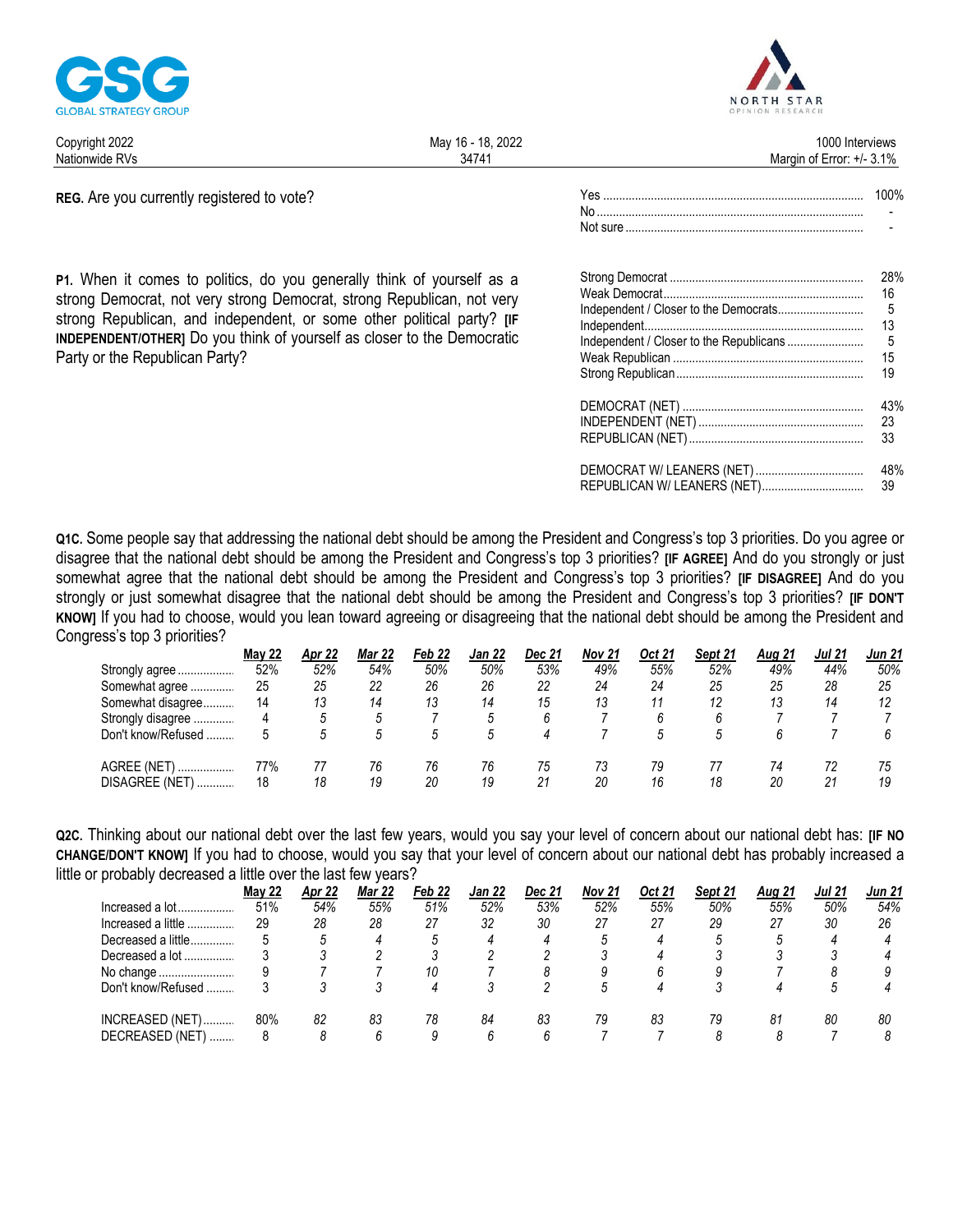**Q3C.** Thinking about our national debt over the next few years, do you expect the problem to get: **[IF THE SAME/DON'T KNOW]** If you had to choose, do you think the national debt problem will probably get a little better or probably get a little worse over the next few years?

|                         |               |        |               | ັ      |               |        |        |        |         |               |        |               |  |  |  |
|-------------------------|---------------|--------|---------------|--------|---------------|--------|--------|--------|---------|---------------|--------|---------------|--|--|--|
|                         | <b>May 22</b> | Apr 22 | <b>Mar 22</b> | Feb 22 | <b>Jan 22</b> | Dec 21 | Nov 21 | Oct 21 | Sept 21 | <b>Aug 21</b> | Jul 21 | <b>Jun 21</b> |  |  |  |
| Much better             | 8%            | 9%     | 10%           | 7%     | 9%            | 11%    | 8%     | 13%    | 10%     | 8%            | 9%     | 11%           |  |  |  |
| Somewhat better<br>     | 18            | 18     | 18            |        |               | 16     | 16     |        | 14      | 16            | 20     | 19            |  |  |  |
| Somewhat worse          | 31            | 27     | 31            | 31     | 32            | 29     | 27     | 26     | 31      | 29            | 27     | 27            |  |  |  |
| Much worse              | 38            | 39     | 35            | 38     | 38            | 39     | 41     | 40     | 38      | 41            | 38     | 38            |  |  |  |
| No change               |               |        |               |        |               |        |        |        | ◠       |               |        |               |  |  |  |
| Don't know/Refused      |               |        |               |        |               |        | .5     |        |         |               | .5     |               |  |  |  |
| BETTER (NET)<br>,       | 26%           | 28     | 28            | 25     | 26            |        | 23     | 30     | 24      | 24            | 28     | 29            |  |  |  |
| <b>WORSE (NET)</b><br>. | 69            | 67     | 66            | 69     | 70            | 68     | 68     | 65     | 69      |               | 65     | 65            |  |  |  |

**Q4C.** When it comes to addressing our national debt, would you say things in the United States are heading in the right direction or do you think things are off on the wrong track? **[IF NONE/DON'T KNOW]** If you had to choose, would you say that things in the United States are probably heading in the right direction or probably off on the wrong track when it comes to addressing our national debt?

|                            | <b>May 22</b> | Apr 22 | Mar 22 | Feb <sub>22</sub> | Jan 22 | Dec 21  | <b>Nov 21</b> | Oct 21  | Sept 21 | <u>Aug 21</u> | Jul 21 | <b>Jun 21</b> |
|----------------------------|---------------|--------|--------|-------------------|--------|---------|---------------|---------|---------|---------------|--------|---------------|
| Right direction - Strongly | 11%           | 12%    | 14%    | 10%               | 12%    | 14%     | 11%           | 15%     | 14%     | 13%           | 16%    | 16%           |
| Right direction - Somewhat | 20            | 22     | 20     | 22                | 21     | 22      | 21            | 21      | 22      | 22            | 26     | 24            |
| Wrong track - Somewhat     | 26            | 22     | 25     | 24                | 23     | 22      | 21            | 22      | 22      | 23            | 20     | 22            |
| Wrong track - Strongly     | 39            | 40     | 37     | 38                | 40     | 39      | 41            | 37      | 37      | 36            | 33     | 32            |
| Neither/Mixed              |               |        |        |                   |        | $\star$ |               | $\star$ |         |               |        |               |
| Don't know/Refused         |               |        |        |                   |        |         |               |         |         |               |        |               |
| RIGHT DIRECTION (NET)      | 31%           | 34     | 34     | 32                | 33     | 37      | 32            | 36      | 35      | 35            | 42     | 41            |
| WRONG TRACK (NET)          | 65            | 63     | 61     | 62                | 63     | 60      | 62            | 59      | 59      | 59            | 53     | 54            |

**Q5C.** And when it comes to our national debt, do you think it is an issue that the President and Congress should spend more time addressing or less time addressing? And is that a lot **[MORE/LESS]** or a little **[MORE/LESS]** time? **[IF THE SAME AMOUNT/DON'T KNOW]** If you had to choose, would you say the President and Congress should probably spend more time addressing the national debt or probably spend less time addressing the national debt?

|                                           | <b>May 22</b> | Apr 22   | Mar 22   | Feb 22   | <b>Jan 22</b> | Dec 21   | Nov 21   | Oct 21   | Sept 21 | <b>Aug 21</b> | <b>Jul 21</b> | Jun 21 |
|-------------------------------------------|---------------|----------|----------|----------|---------------|----------|----------|----------|---------|---------------|---------------|--------|
| A lot more time                           | 48%           | 50%      | 46%      | 47%      | 50%           | 51%      | 50%      | 55%      | 50%     | 49%           | 46%           | 52%    |
| A little more time                        | 33            | 32       | 32       | 32       | 31            | 30       | 28       | 27       | 32      | 30            | 33            | 30     |
| A little less time                        |               |          | 8        |          | 8             |          |          |          |         |               |               |        |
| A lot less time                           |               |          |          |          |               |          |          |          |         |               |               |        |
| The same amount of time.                  |               |          |          |          |               |          |          |          |         |               |               |        |
| Don't know/Refused                        |               |          | .5       |          | 4             |          |          |          |         |               |               |        |
| MORE TIME (NET)<br><b>LESS TIME (NET)</b> | 81%<br>12     | 82<br>12 | 79<br>13 | 79<br>13 | 81<br>12      | 81<br>12 | 78<br>12 | 82<br>12 | 81      | 80            | 79<br>12      | 82     |

**Q6C.** And when it comes to our national debt, how optimistic or pessimistic are you that the U.S. will make progress on the national debt over the next few years? **[IF TOTALLY MIXED/DON'T KNOW]** If you had to choose, would you say you lean toward being optimistic or lean toward being pessimistic that the U.S. will make progress on the national debt over the next few years?

|                      | <b>May 22</b> | Apr 22 | <b>Mar 22</b> | Feb 22 | Jan 22 | Dec 21 | Nov 21 | Oct 21 | Sept 21 | <b>Aug 21</b> | <b>Jul 21</b> | Jun 21 |
|----------------------|---------------|--------|---------------|--------|--------|--------|--------|--------|---------|---------------|---------------|--------|
| Very optimistic      | 7%            | 7%     | 8%            | 7%     | 8%     | 10%    | 6%     | 11%    | 8%      | 8%            | 8%            | 8%     |
| Somewhat optimistic  | 31            | 31     | 33            | 30     | 30     | 33     | 31     | 31     | 30      | 31            | 34            | 32     |
| Somewhat pessimistic | 33            | 32     | 30            | 32     | 33     | 29     | 27     | 28     | 30      | 31            | 29            | 31     |
| Very pessimistic     | 24            | 25     | 23            | 26     | 24     | 24     | 29     | 25     | 26      | 25            | 23            | 23     |
| Neither/Mixed        |               |        |               |        |        |        |        |        |         |               |               |        |
| Don't know/Refused   |               |        |               |        |        |        |        |        |         |               |               |        |
| OPTIMISTIC (NET)     | 38%           | 39     | 41            | -37    | 38     | 43     | 37     | 42     | 38      | 38            | 42            | 41     |
| PESSIMISTIC (NET)    | 57            | 57     | 53            | 58     | 57     | 53     | 56     | 53     | 56      | 56            | -51           | 54     |